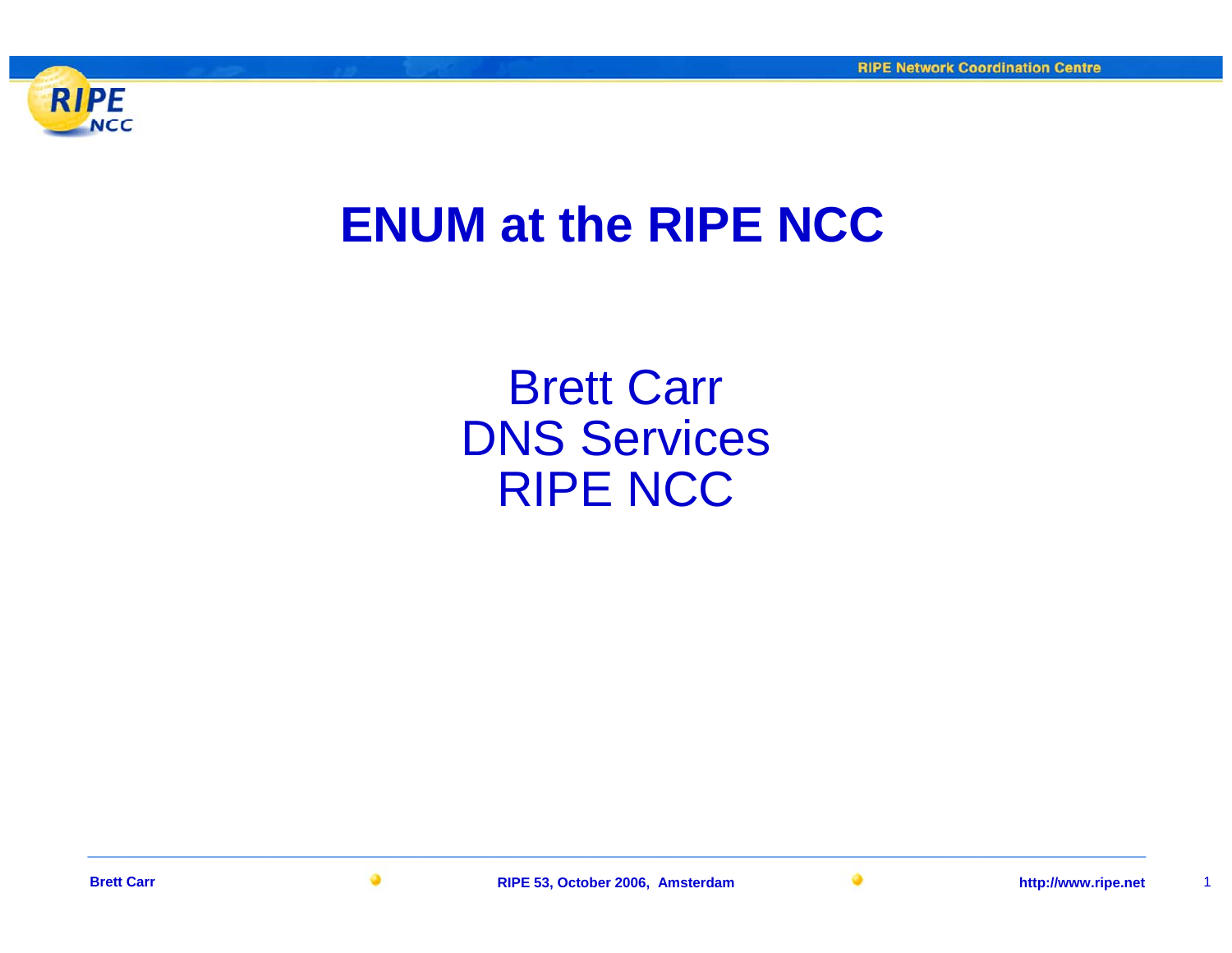

- RIPE NCC and ENUM
- Request Process
- Delegations made recently
- Query Statistics
- DNS Improvements
- Questions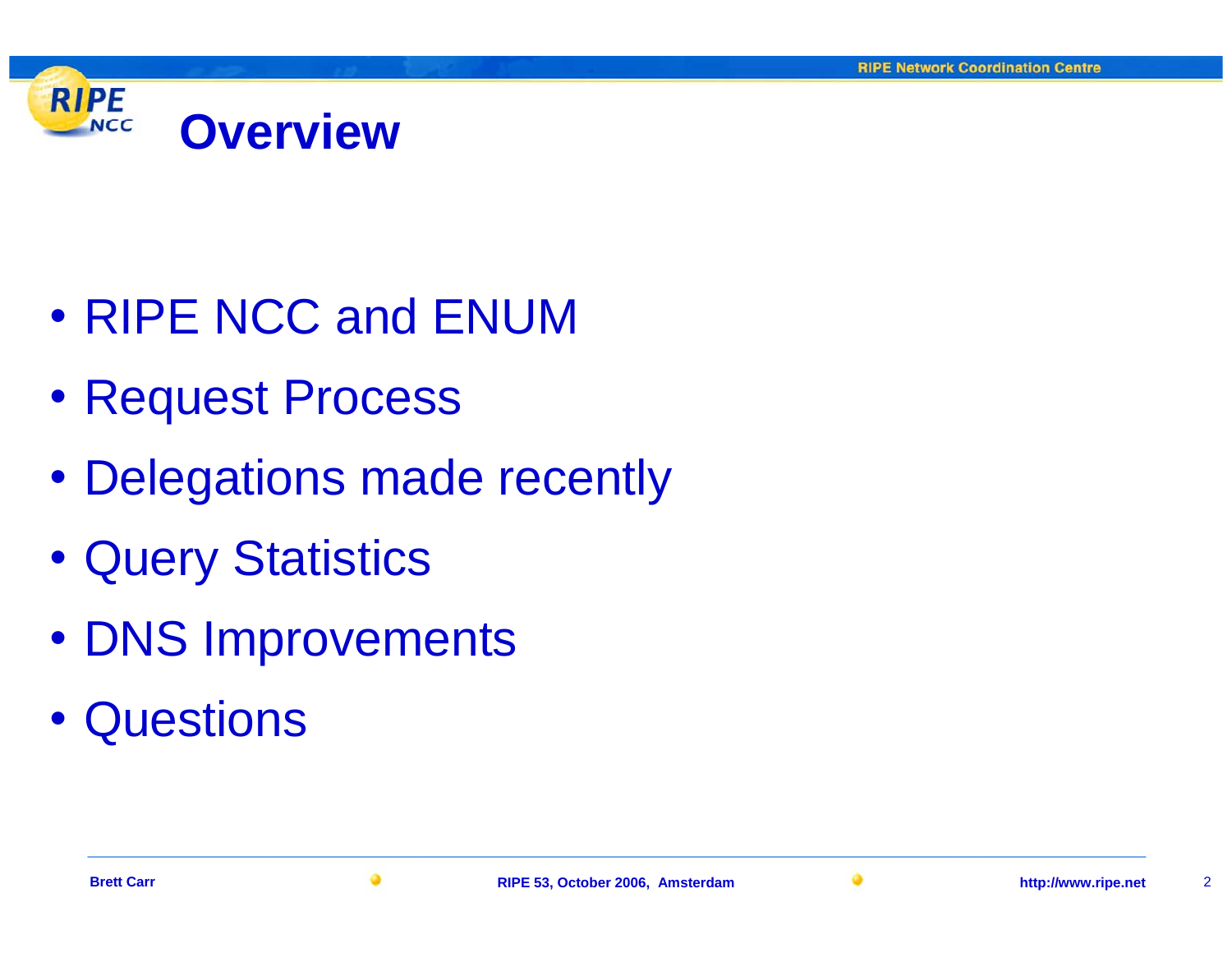

- Technical contact
	- $\mathcal{L}_{\mathcal{A}}$ Andrei Robachevsky
	- Brett Carr
- External Relations
	- Axel Pawlik
	- Paul Rendek
- Registration Services
	- 3 'ENUMsters'
- DNS Provisioning System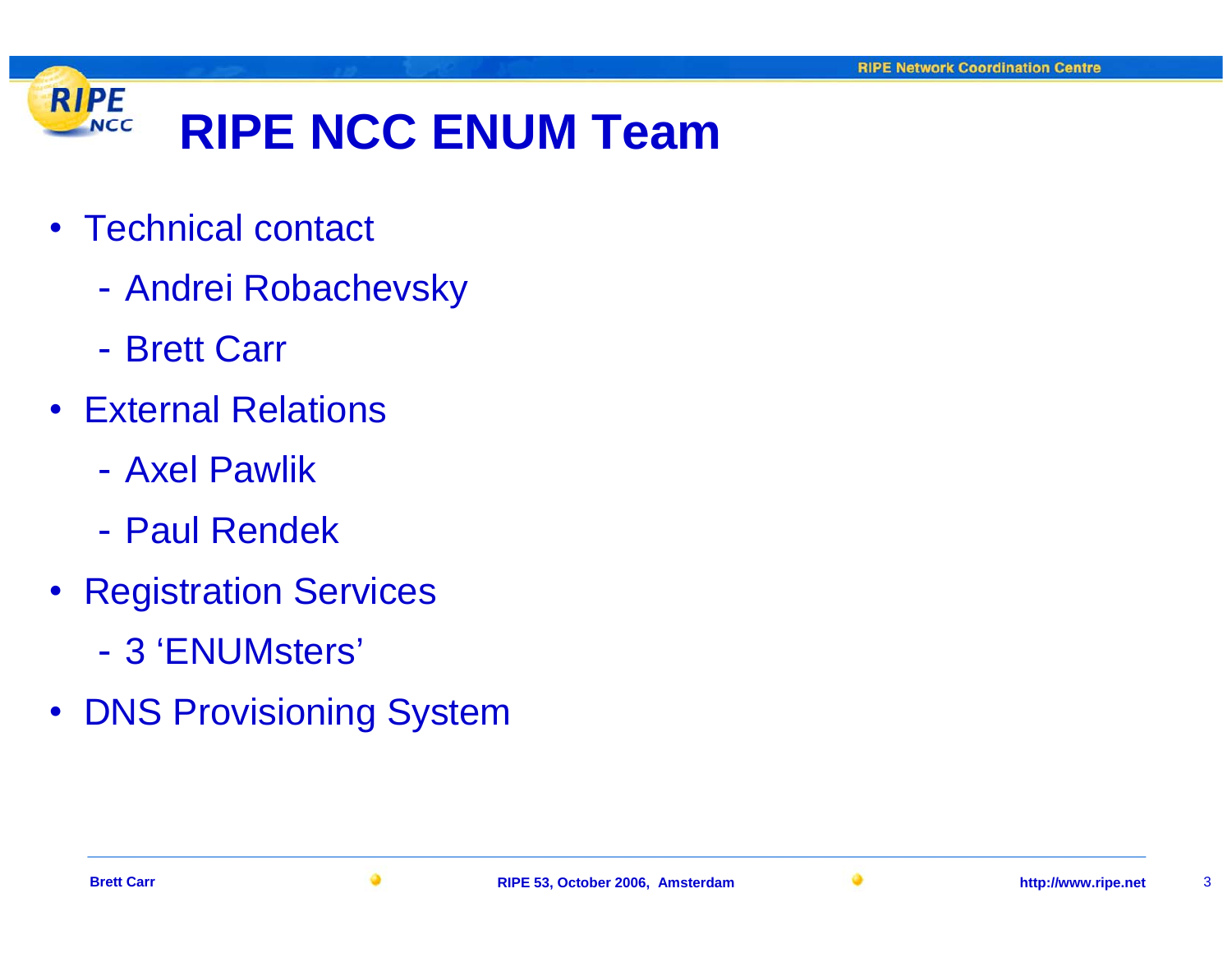## **RIPE DNS Provisioning System NCC**

- Domain object submitted
- Checks made on DNS validity
- Domain object updated
- dnsadmin notices change
- e164.arpa zone updated
- Queries referred to new delegation point(s)

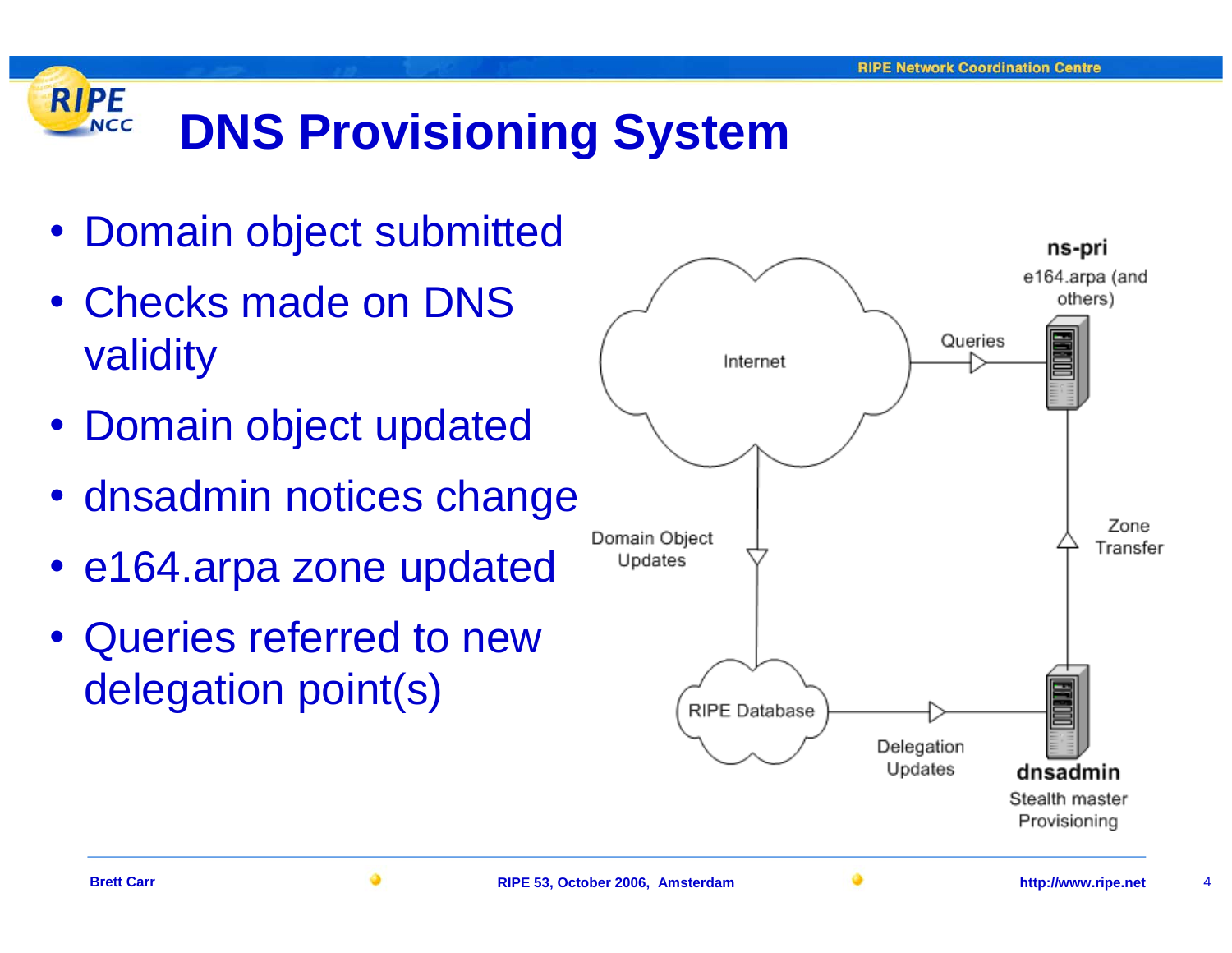

- ENUM request form updated in August
	- $\mathcal{L}_{\mathcal{A}}$ Simpler format
	- $\mathcal{L}_{\mathcal{A}}$ Clearer wording
	- $\mathcal{L}_{\mathcal{A}}$ - Supporting notes document
	- $\mathcal{L}_{\mathcal{A}}$ - Includes ORGANISATION objects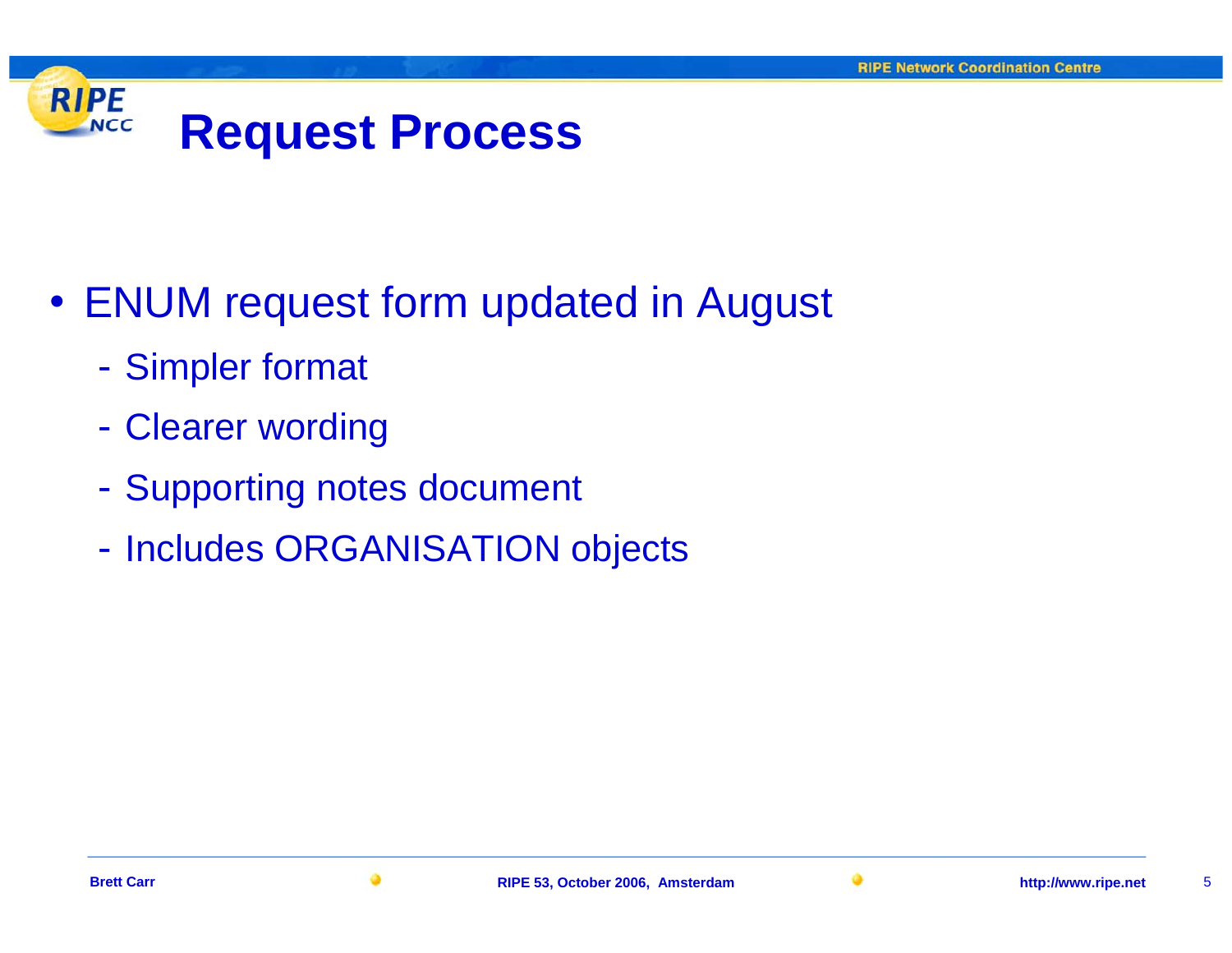### **RIPE Delegations made since RIPE 52 NCC**

- +86 China (June 2006) (Extension)
- +84 Vietnam (June 2006)
- +590 Guadeloupe (July 2006)
- +594 Guyana (July 2006)
- +596 Martinique (July 2006)
- +262 France de l'océan indien (July 2006)
- +508 Saint Pierre and Miquelon (July 2006)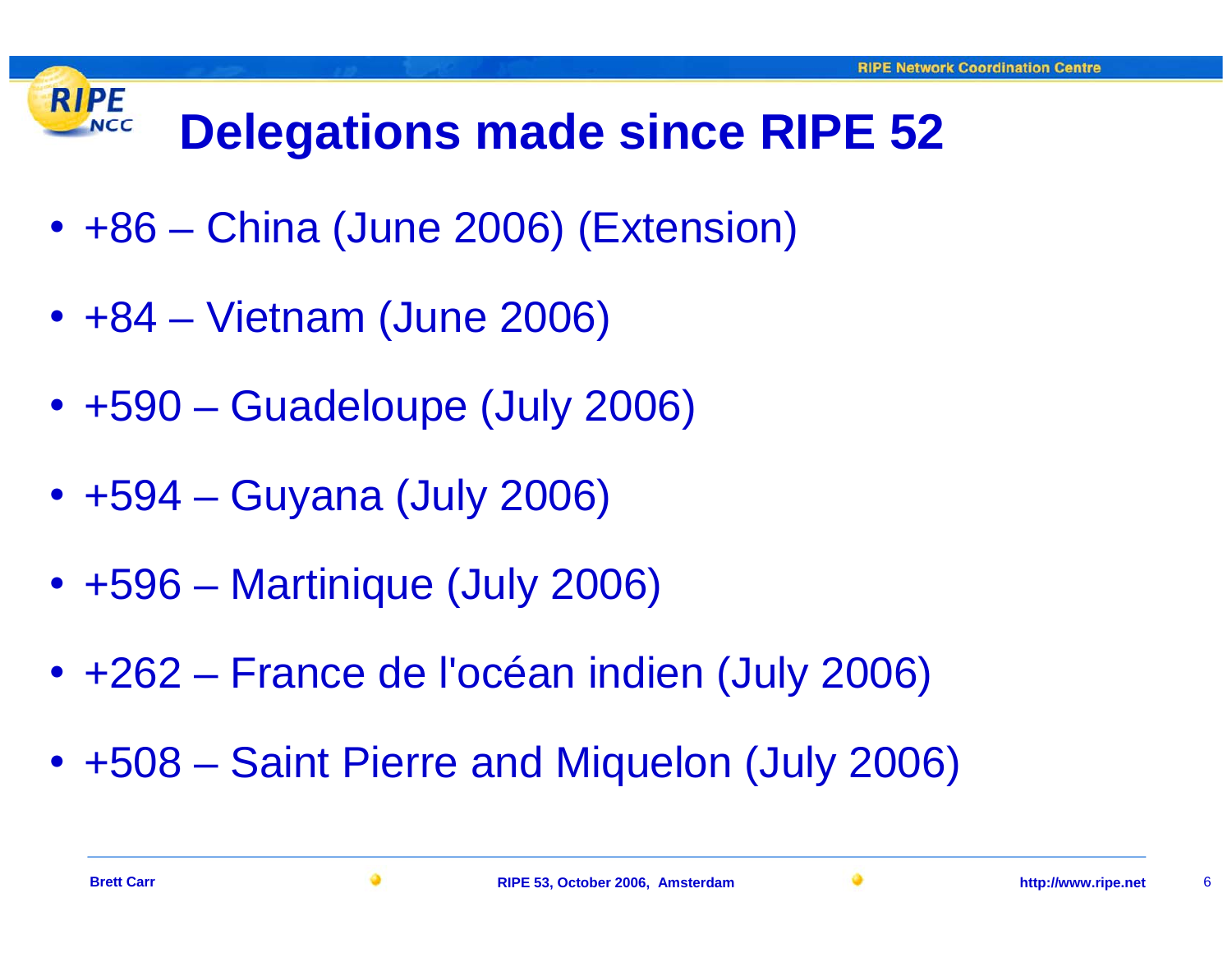# **Queries per e164.arpa Nameserver – Aug 06**

ns-pri.ripe.net 391084 ns0.verio.net 387080 tinnie.arin.net 382847cnnic.net.cn 324755sec3.apnic.net 255726 sunic.sunet.se 152300Total 1893792

42 queries per minute

**The figures represent a subset of ENUM queries due to normal DNS caching.** 



**RIPE** 

**NCC**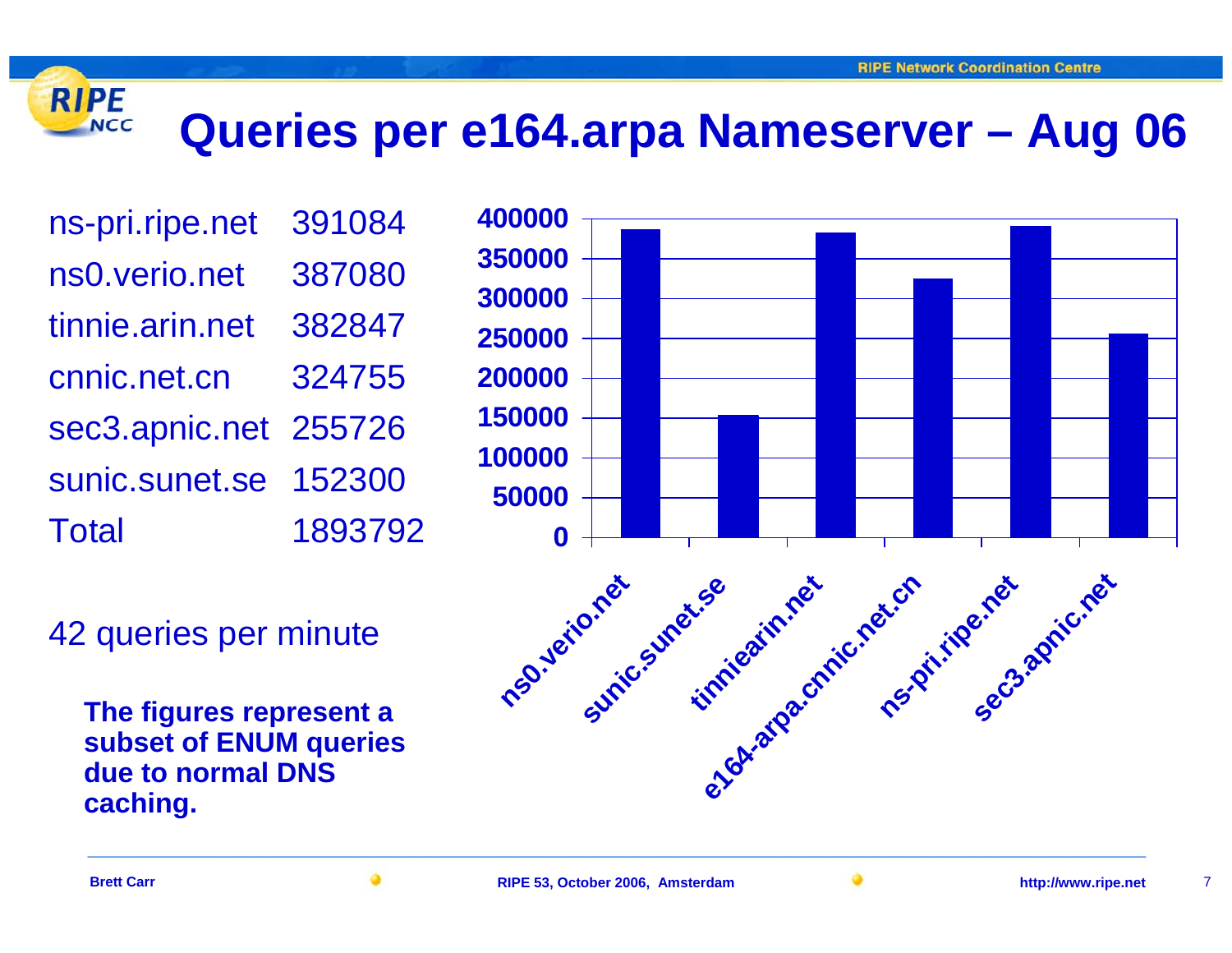# **Queries per delegation – August 2006**

• Top 10 received at ns-pri.ripe.net

**RIPE** 

**NCC** 

- Average 8.76 queries per minute
- 9.4.e164.arpa averages 0.74 queries per minute
- These numbers are averages for a subset of ENUM DNS queries

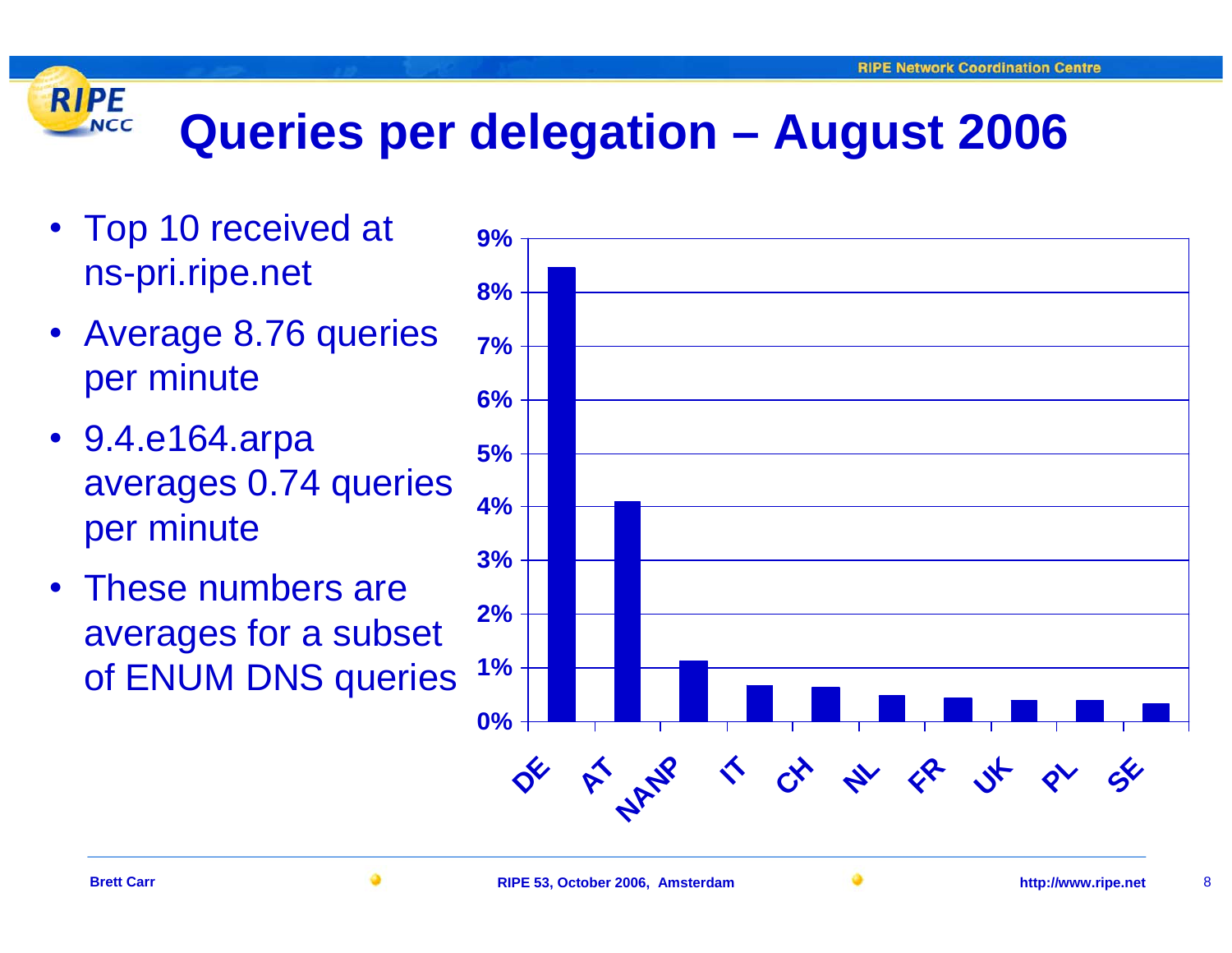

# **Queries for Undelegated Zones - Top 10**

## **ENUM queries for undelegated e146.arpa zones seen at ns-pri.ripe.net (Aug 06)**

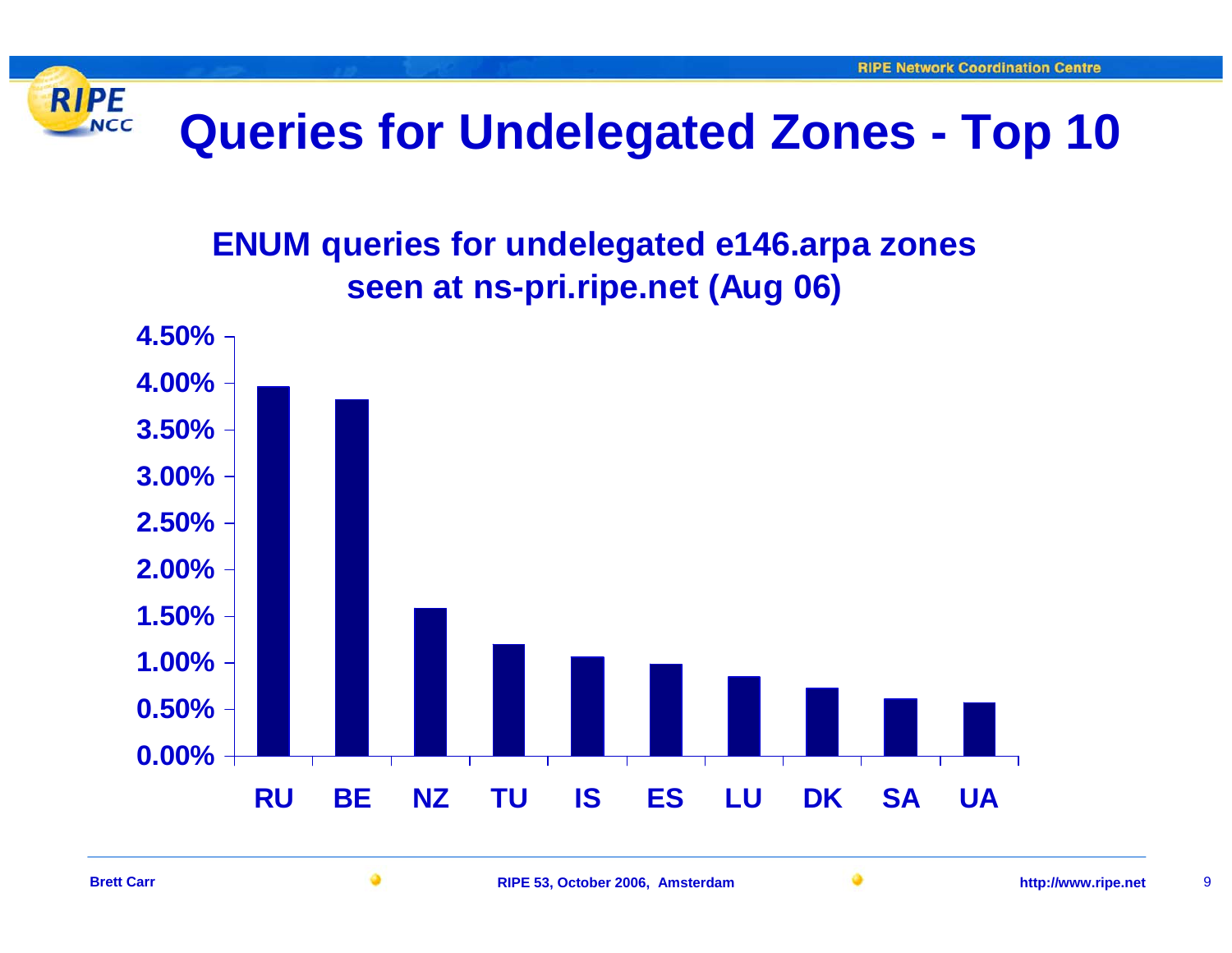

- Total invalid queries 25922 (6.6%)
- Queries prefixed with 0 8918
- Queries prefixed with 0.0 4966
- Rest: Missing separator 3100.e164.arpa Strange prefixes 4.4.+.e164.arpa Incorrect prefixes 1.8.8.e164.arpa
	-
- Probably misconfigured equipment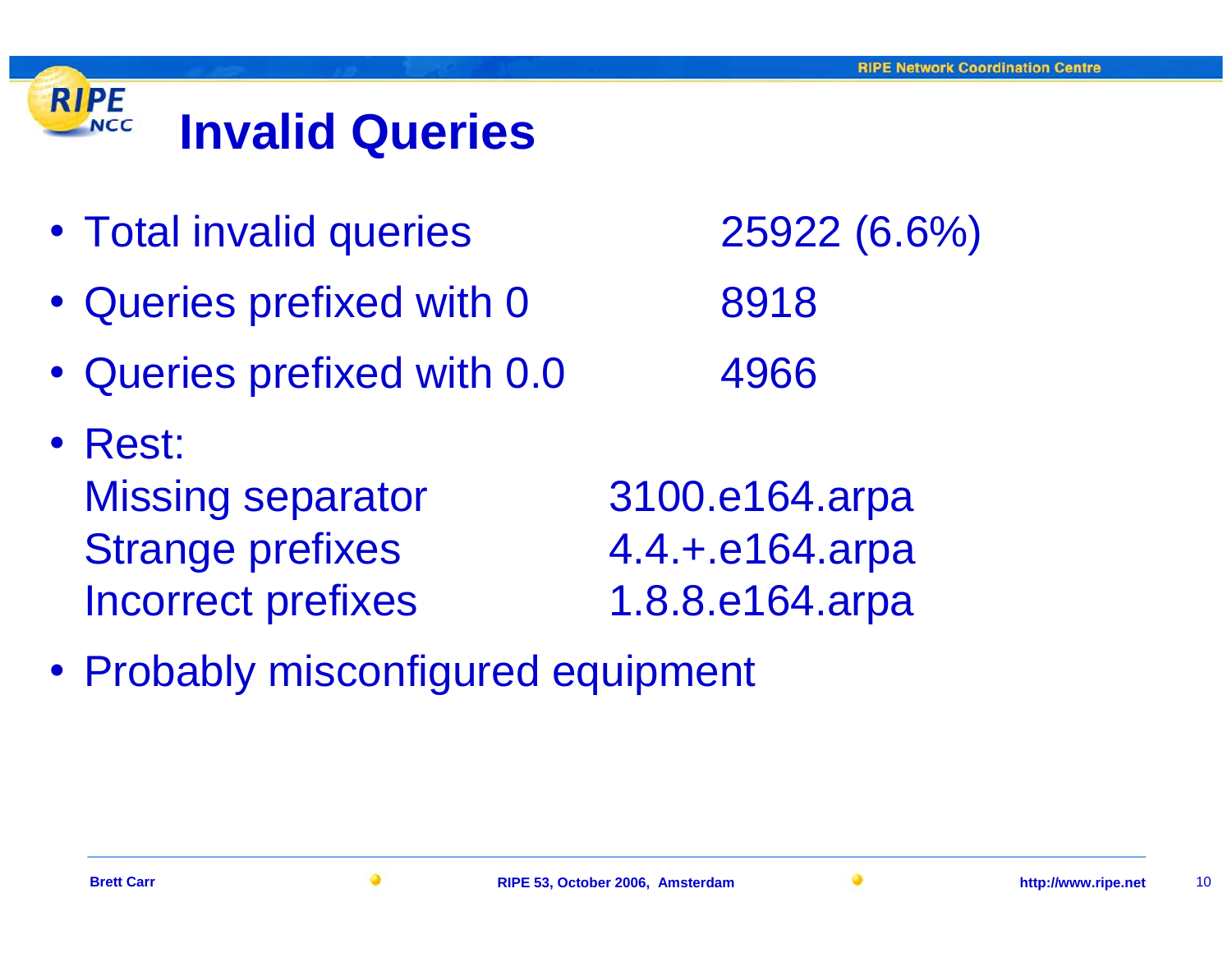## **RIPE DNS Improvements NCC**

- DNS delegation checks
	- Made with web checker
	- $\mathcal{L}_{\mathcal{A}}$ http://www.ripe.net/cgi-bin/delcheck/delcheck2.cgi
- Ongoing DNS quality checks
	- $\mathcal{L}_{\mathcal{A}}$ Under development
- IPv6 DNS glue
	- $\mathcal{L}_{\mathcal{A}}$ - DOMAIN class changed
	- $\mathcal{L}_{\mathcal{A}}$ Glue works - see 1.8.e164.arpa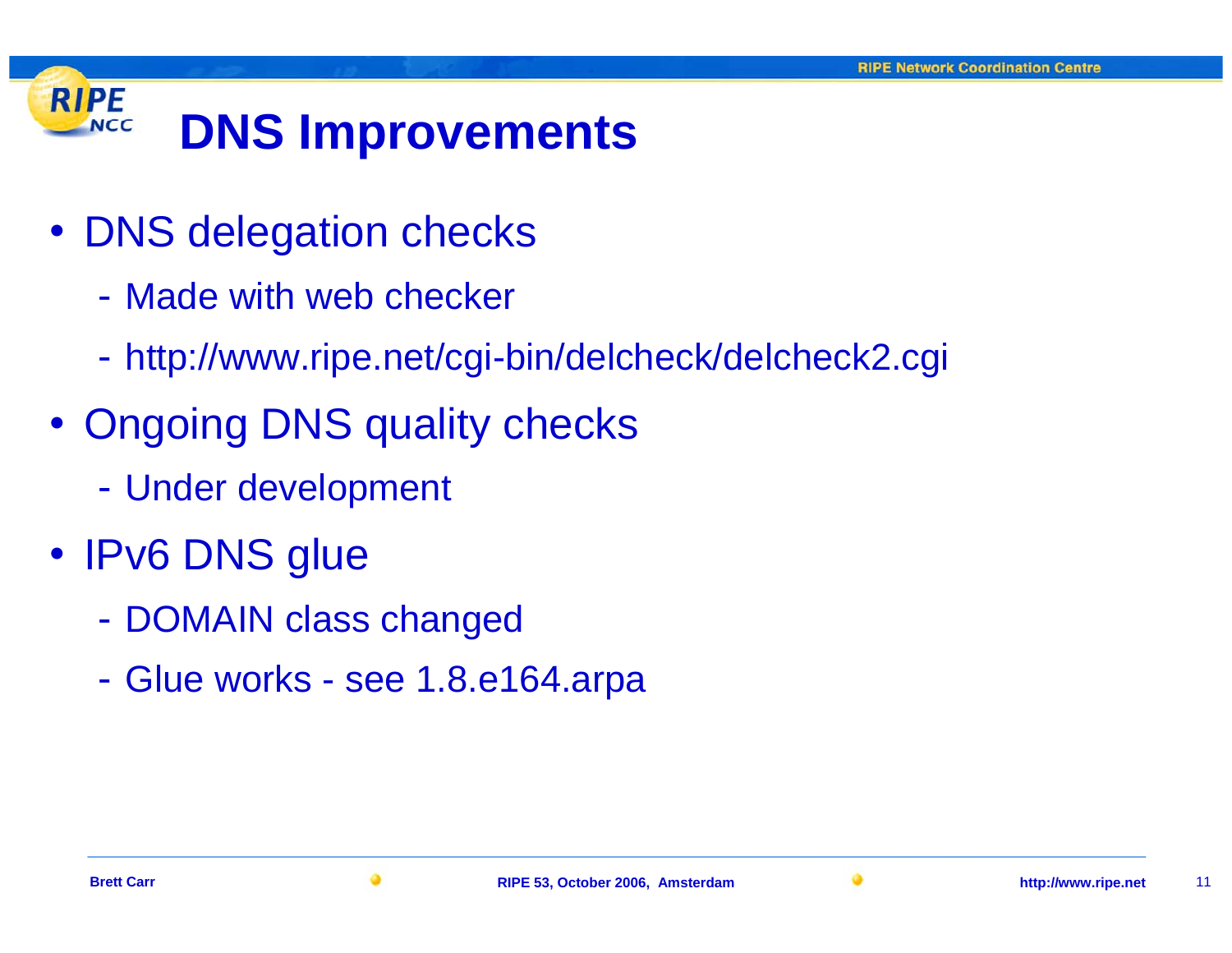#### **RIPE IPv6 Glue Example – 1.8.e164.arpa NCC**

## % Information related to '1.8.e164.arpa'

| domain:    | 1.8.e164.arpa                                          |
|------------|--------------------------------------------------------|
| descr:     | <b>Ministry of Internal Affairs and Communications</b> |
| admin-c:   | <b>JP11</b>                                            |
| tech-c:    | J <sub>P3</sub>                                        |
| zone-c:    | JP <sub>5</sub>                                        |
| nserver:   | a.ns.1.8.e164.arpa 202.11.16.56                        |
| nserver:   | a.ns.1.8.e164.arpa 2001:218:2003:0:0:0:0:53            |
| nserver:   | b.ns.1.8.e164.arpa 61.200.83.228                       |
| notify:    | enum@soumu.go.jp                                       |
| mnt-by:    | <b>JPENUM-MNT</b>                                      |
| mnt-lower: | <b>JPENUM-MNT</b>                                      |
| changed:   | enum@soumu.go.jp 20051128                              |
| changed:   | hostmaster@ripe.net 20060809                           |
| source:    | <b>RIPE</b>                                            |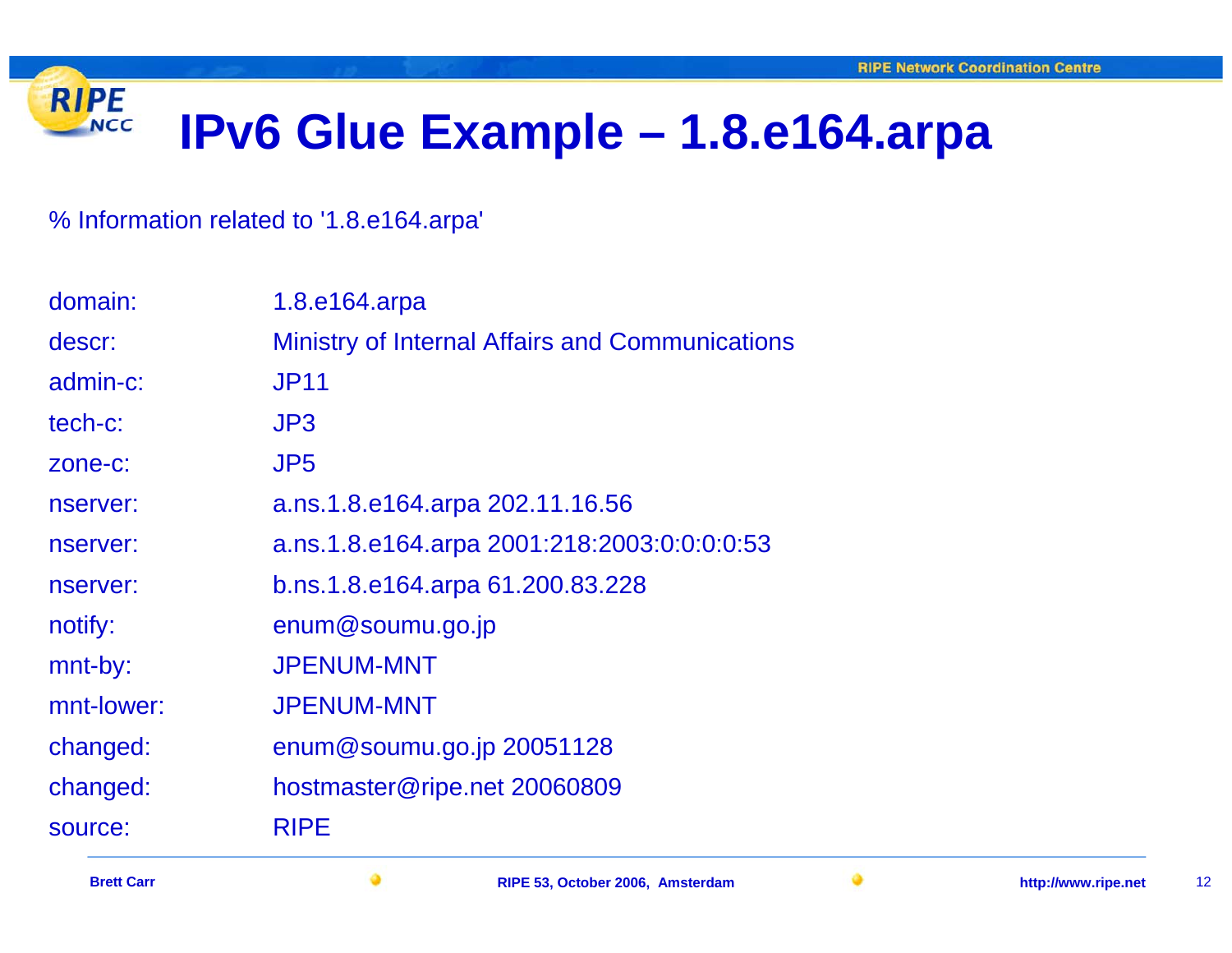## **RIPE RIPE NCC DNSMONNCC**

- Shows DNS performance
- •Distributed monitoring
- •[http://dnsmon.ripe.net](http://dnsmon.ripe.net/)
- •**[dnsmon-sales@ripe.net](mailto:dnsmon-sales@ripe.net)**